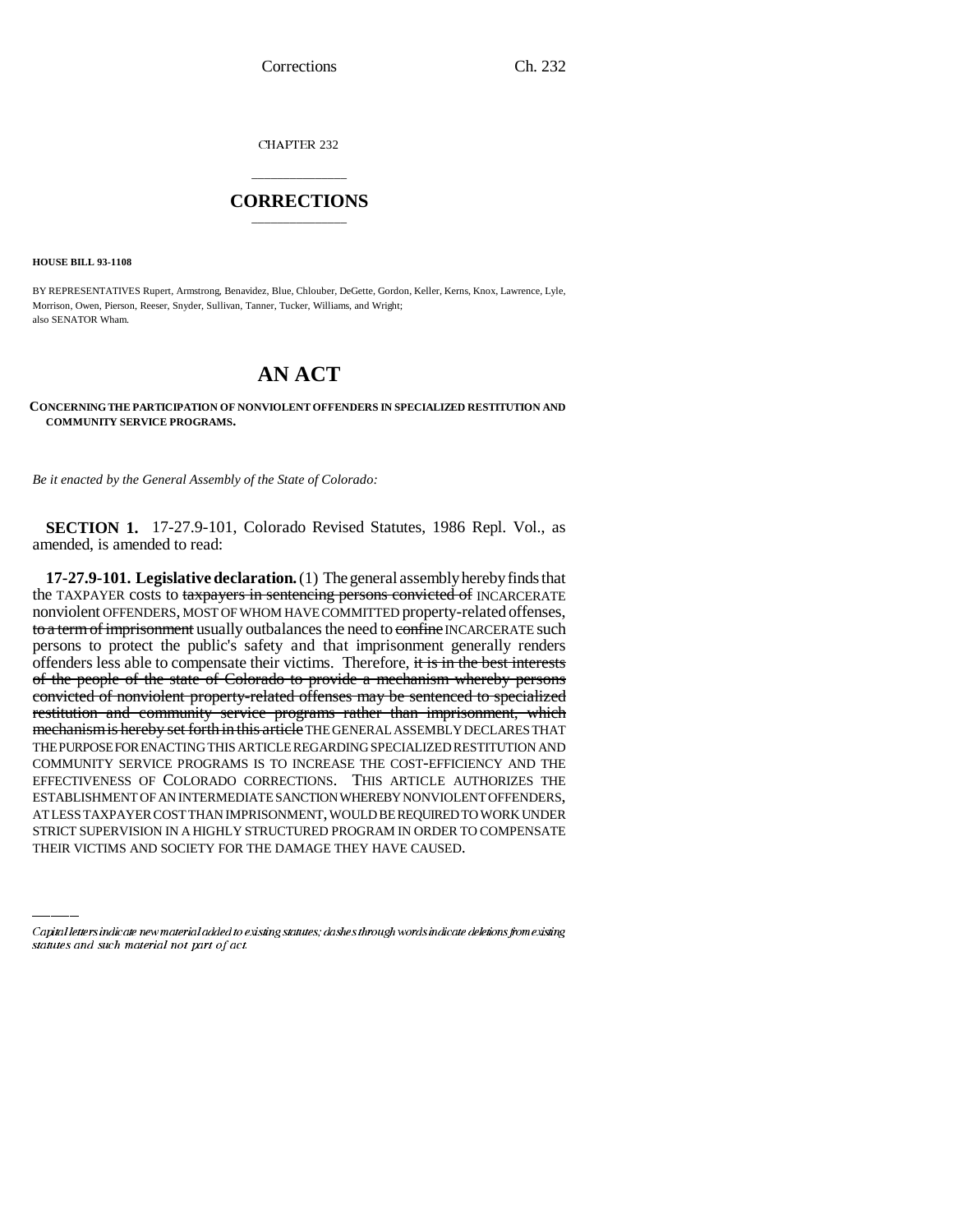### Ch. 232 Corrections

(2) THE GENERAL ASSEMBLY HEREBY DECLARES THAT USING INCARCERATION AS A ROUTINE PUNISHMENT FOR NONVIOLENT OFFENDERS, EITHER UPON SENTENCING OR UPON THE REVOCATION OF PAROLE OR PROBATION, PUNISHES COLORADO'S TAXPAYERS. THE GENERAL ASSEMBLY FINDS THAT LIMITING THE POOL OF OFFENDERS ELIGIBLE FOR THE SPECIALIZED RESTITUTION AND COMMUNITY SERVICE PROGRAM TO FIRST-TIME OFFENDERS UNREASONABLY RESTRICTS ENTRANCE INTO THE PROGRAM AND THAT THE LEVEL OF SUPERVISION MANDATED FOR REPEAT OFFENDERS BY THIS ARTICLE IS ADEQUATE TO ENSURE PUBLIC SAFETY FROM SUCH OFFENDERS. THE GENERAL ASSEMBLY FURTHER FINDS THAT THE VAST MAJORITY OF REPEAT OFFENDERS DO NOT POSSESS THE REQUISITE SKILLS TO OBTAIN LEGITIMATE EMPLOYMENT AND THAT THE SPECIALIZED RESTITUTION AND COMMUNITY SERVICE PROGRAM WILL TRAIN SUCH REPEAT OFFENDERS FOR LEGITIMATE EMPLOYMENT. THEREFORE, IT IS IN THE BEST INTERESTS OF THE PEOPLE OF THE STATE OF COLORADO TO ALLOW NONVIOLENT REPEAT OFFENDERS AND OFFENDERS WITH TECHNICAL VIOLATIONS OF PAROLE OR PROBATION INTO SUCH PROGRAM.

**SECTION 2.** 17-27.9-103 (1), Colorado Revised Statutes, 1986 Repl. Vol., as amended, is amended, and the said 17-27.9-103 is further amended BY THE ADDITION OF A NEW SUBSECTION, to read:

**17-27.9-103. Offenders who may be sentenced to the specialized restitution and community service program.** (1) Any offender who meets the following criteria shall be eligible to be placed by the court in a specialized restitution and community service program IF:

(a) A determination is made by the court that the offender would be sentenced to imprisonment pursuant to section 16-11-101 (1) (b), C.R.S., if such offender is not placed in the specialized restitution and community service program; THE OFFENDER HAS BEEN CONVICTED OF AN OFFENSE OTHER THAN A CRIME OF VIOLENCE, AS DESCRIBED IN SECTION 16-11-309 (2) (a), C.R.S., OR ANY FELONY OFFENSE COMMITTED AGAINST A CHILD SET FORTH IN ARTICLES 3, 6, AND 7 OF TITLE 18,C.R.S.; AND

(b) The offender has been convicted of an offense other than a crime of violence, as described in section 16-11-309,  $(2)$  (a), C.R.S., or any felony offense committed against a child set forth in articles  $3, 6,$  and  $7$  of title 18, C.R.S.; (I) A DETERMINATION IS MADE BY THE COURT THAT THE OFFENDER WOULD BE INCARCERATED, EITHER PURSUANT TO SECTION 16-11-101 (1) (b), C.R.S., OR PURSUANT TO A PROBATION REVOCATION, IF SUCH OFFENDER IS NOT PLACED IN THE SPECIALIZED RESTITUTION AND COMMUNITY SERVICE PROGRAM; OR

(II) A DETERMINATION IS MADE BY THE PAROLE BOARD THAT THE OFFENDER WOULD BE INCARCERATED PURSUANT TO A PAROLE VIOLATION.

### (c) The conviction is the person's first felony conviction.

(4) THE PAROLE BOARD MAY PLACE PAROLE VIOLATORS WHO MEET THE ELIGIBILITY CRITERIA OF SUBSECTION (1) OF THIS SECTION AND WHO HAVE BEEN ACCEPTED PURSUANT TO PARAGRAPHS (a) AND (b) OF SUBSECTION (2) OF THIS SECTION IN SPECIALIZED RESTITUTION AND COMMUNITY SERVICE PROGRAMS. SUCH PAROLE VIOLATORS SHALL BE SUPERVISED IN ACCORDANCE WITH AND SUBJECT TO THE